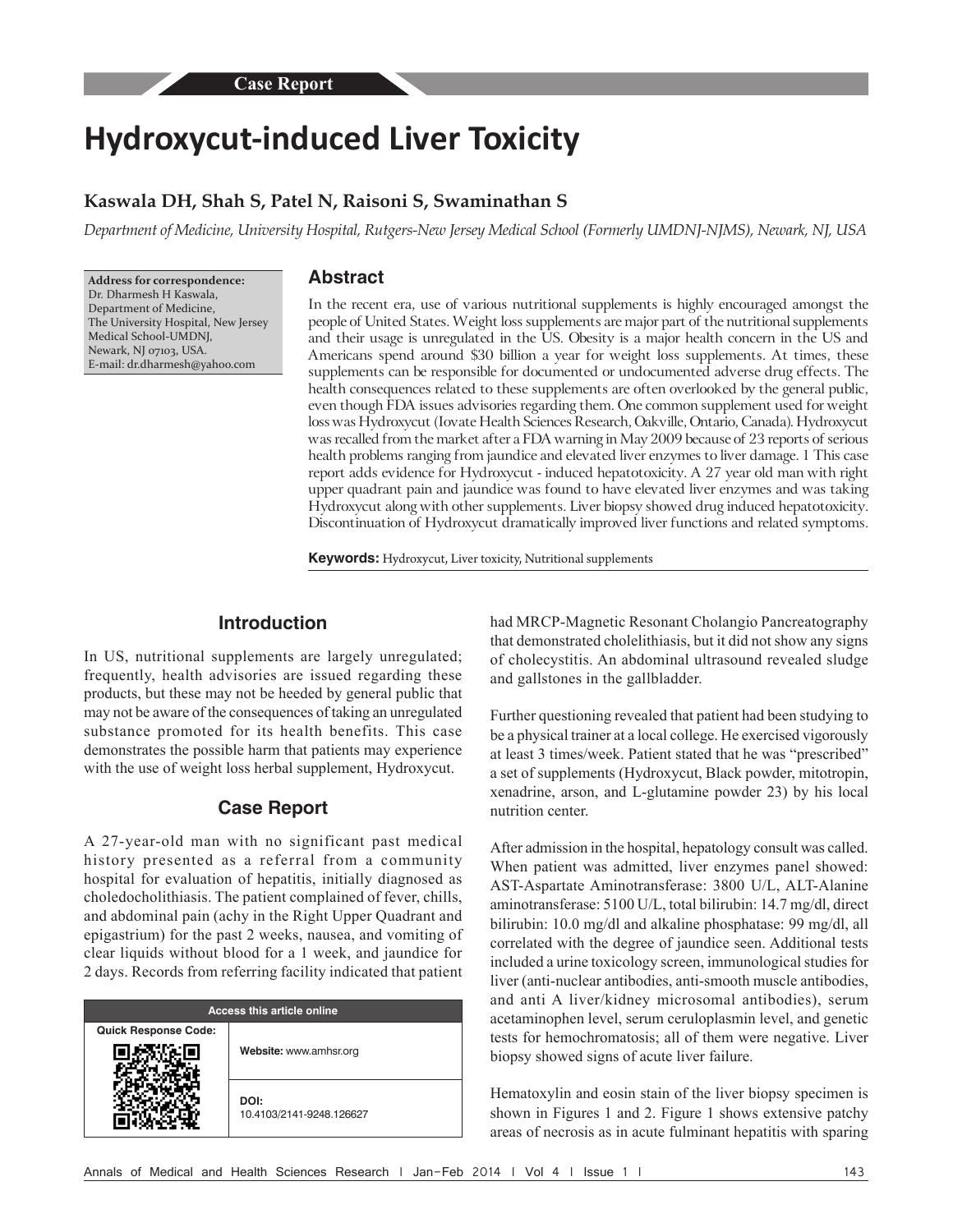

**Figure 1:** Histopathology‑1 **Figure 2:** Histopathology‑2

of biliary tract. Figure 2 shows lymphocytic infiltration of the portal tracts and lobular parenchyma.

Patient was asymptomatic during the hospital stay and was planned to discharge with trending down of liver enzymes by discontinuation of Hydroxycut and conservative management. The patient was advised to follow-up with Hepatology. On follow-up visit after 2 weeks of discharge, Labs: AST: 669 U/L, ALT: 1965 U/L, Total Bilirubin: 4.5 mg/dl, Alkaline phosphatase: 128 mg/dl, PT: 1.1.

#### **Discussion**

Use of alternative and herbal medication as a dietary supplement is becoming increasing popular in recent years owing to toxicity associated with most prescription medication and the presumed notion of safety with over the counter and so called natural weight loss therapies in the setting of our epidemic of obesity in the United States. Drugs are a significant cause of liver injury. More than 900 drugs, toxins, and herbs have been reported to cause liver injury, and drugs account for 20-40 % of all instances of fulminant hepatic failure. Approximately, 75% of the idiosyncratic drug reactions result in liver failure or death. Drug-induced hepatic injury is the most common reason for withdrawal of approved drugs. The manifestations of drug-induced hepatotoxicity are highly variable, ranging from asymptomatic elevation of liver enzymes to fulminant hepatic failure.

Hydroxycut had recently issued a public recall and a health advisory connecting the use of Hydroxycut and severe fulminant Hepatitis was issued in July, 2009.[1] There are several previous case reports suggesting hepatotoxicity associated with Hydroxycut.<sup>[2-7]</sup> This case illustrates the importance of obtaining a full history of both prescribed medications, non-prescription medications and additional supplements that a patient may be taking and the potential harm that unregulated nutritional supplements may pose to patients. The fulminant hepatitis that this patient experienced



is not rare; however, without a complete history inclusive of patient's nutritional supplements, the diagnosis may have continued to be elusive.

Following are the components of the Hydroxycut product, which is still available online.<sup>[8]</sup> Serving size: 2 Caplets

- Calcium: 156 mg
- Chromium: 133 mcg
- Potassium: 218 mg
- Hydroxagen plus:  $1.32$  g<sup>\*</sup>
- Garcinia Cambogia Extract (Fruit and Rind) standardized for 60%- hydroxycitric acid (HCA)
- Gymnema Sylvestre Extract (Leaf) standardized for 25% gymnemic acids
- Soy phospholipids
- Rhodiola Rosea Extract (Root) standardized for 5% rosavins
- Withania somnifera Extract Root standardized for 1.5% withanolides
- Hydroxy tea:  $414 \text{ mg}^*$
- Green tea Extract as Camellia Sinensis leaf: 91 mg\*
- • Caffeine anhydrous: 200 mg\*
- • White Tea Extract as Camellia Sinensis Leaf
- Oolong Tea Extract as Camellia Sinensis Leaf.

From all of these components chromium, Garcinia Cambogia Extract and Camellia Sinensis of tea extracts are found to have an association with the hepatotoxicity related to Hydroxycut. There have been several cases reported in the past linking these components to cause hepatotoxicity. In all of those cases, when the product containing the component is withdrawn, improvement in liver enzymes was seen. Garcinia Cambogia has HCA as the main component, which is an inhibitor of the ATP-Adenosine Triphosphate citrate lyase so it blocks de novo synthesis of fatty acids and helps in weight reduction. However, two recent reports show its association with hepatotoxicity. One report shows the synergistic effect of HCA with montelukast in causing liver damage.[9] Other one states that the increase in liver enzymes is seen with HCA containing product use.<sup>[10]</sup>